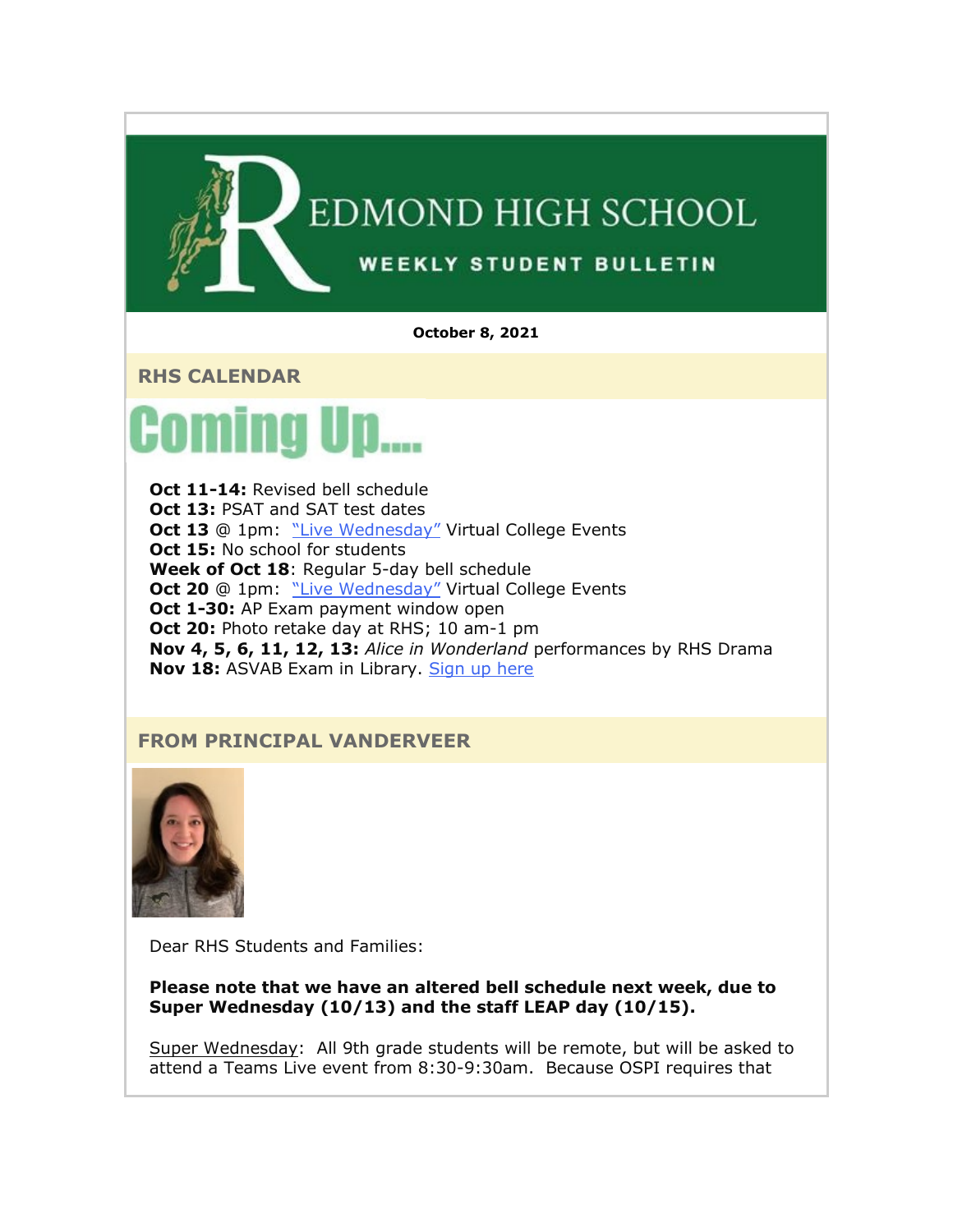some portion of each school day be provided synchronously, please know that attendance will be taken.

#### Teams Live Event: **The Big Data Dilemma: What are the benefits and drawbacks of online tracking?**

- Define online tracking and describe how companies use it.
- Identify the benefits and drawbacks of online tracking to both companies and users.
- Analyze specific examples of online tracking and take a position for or against them.

Students can join the Teams Live Event in two ways:

- 1. [Click to download a calendar file to add to their Outlook calendar](https://nam02.safelinks.protection.outlook.com/?url=http%3A%2F%2Flink.email.dynect.net%2Flink.php%3FDynEngagement%3Dtrue%26H%3DltqmAiFyUus3V9RIZo7G2GvP5ZEKnzR2GJf36yV3Tq87iz%252BFBTeRfYjUciPv0ye18C9AxWwScc8ndQsmQhXaoulUn2EQNqQ8M27S8JFcanEF1kkOGCkOCg%253D%253D%26G%3D0%26R%3Dhttps%253A%252F%252FAHDHGYZTANA.hatchbuck.com%252FTrackLinkClick%253FID2%253Dbil-08lUH-uvJvz3pf8RbiMDsRSkd_ro3gSV2_flkMQVpagxiDy5A0Mp9pmB1_V10%26I%3D20211008220803.0000001aa0f9%2540mail6-61-ussnn1%26X%3DMHwxMjY0OTIyOjIyNTYxNTk3NDc7MXwxMjY0OTIzOjE4MDEwMjY1Mjs%253D%26V%3D3%26S%3DWCQu7XAOjSpqkR4uUBC-S-3i0yNEDEZ8yoJuWseSqTs&data=04%7C01%7Cmwood%40lwsd.org%7Ca8cf71941d834dd8e98a08d98aa81a44%7C1fd4673fdf9646218638a1d88c4c85d7%7C0%7C0%7C637693276882045361%7CUnknown%7CTWFpbGZsb3d8eyJWIjoiMC4wLjAwMDAiLCJQIjoiV2luMzIiLCJBTiI6Ik1haWwiLCJXVCI6Mn0%3D%7C1000&sdata=HRM25faZVSIm8fVam8kw6u20USYDVOaIWE%2FjHjMjZ2M%3D&reserved=0)
- 2. Join directly from this link: **[Join the Live Event](https://nam02.safelinks.protection.outlook.com/?url=http%3A%2F%2Flink.email.dynect.net%2Flink.php%3FDynEngagement%3Dtrue%26H%3DltqmAiFyUus3V9RIZo7G2GvP5ZEKnzR2GJf36yV3Tq87iz%252BFBTeRfYjUciPv0ye18C9AxWwScc8ndQsmQhXaoulUn2EQNqQ8M27S8JFcanEF1kkOGCkOCg%253D%253D%26G%3D0%26R%3Dhttps%253A%252F%252FAHDHGYZTANA.hatchbuck.com%252FTrackLinkClick%253FID2%253D-OXSqQGJ_c3wlRJ6fQtqbaDsGrb07RqFT6Lbv4nwQqT4tqnEN88b9WL4ntUh3azi0%26I%3D20211008220803.0000001aa0f9%2540mail6-61-ussnn1%26X%3DMHwxMjY0OTIyOjIyNTYxNTk3NDc7MXwxMjY0OTIzOjE4MDEwMjY1Mjs%253D%26V%3D3%26S%3DP28jbSZzvN7R7TOgkt6mlB3J-lyQrHcpvdQAQGO4yso&data=04%7C01%7Cmwood%40lwsd.org%7Ca8cf71941d834dd8e98a08d98aa81a44%7C1fd4673fdf9646218638a1d88c4c85d7%7C0%7C0%7C637693276882055351%7CUnknown%7CTWFpbGZsb3d8eyJWIjoiMC4wLjAwMDAiLCJQIjoiV2luMzIiLCJBTiI6Ik1haWwiLCJXVCI6Mn0%3D%7C1000&sdata=reiotsYPhaLywdYcz5d9PAp09nFRGDjdqHP488z6%2BQg%3D&reserved=0)**

#### **On Friday, October 15, there is no school for students due to the fullday staff LEAP day.**

Have a wonderful weekend, Mustangs! Jill VanderVeer Principal, RHS

## **HELP STOP TIKTOK CHALLENGES**



**Parents:** You may have heard about the series of TikTok "challenges" that are affecting schools throughout the country, including ours. We are asking our families to help us shut these down quickly.

A previous challenge encouraged students to vandalize schools and school property. LWSD, like many other school districts, is experiencing this trend with destruction and theft of items in school bathrooms.

While the TikTok challenge may seem like an innocent prank to students, it has serious consequences. Not only is the damage expensive to repair, stolen items are difficult to replace during the pandemic.

Additional TikTok challenges are planned for the rest of the school year, including those that promote physical violence against educators and school staff, vandalism and even physical/sexual assault. Any action resulting in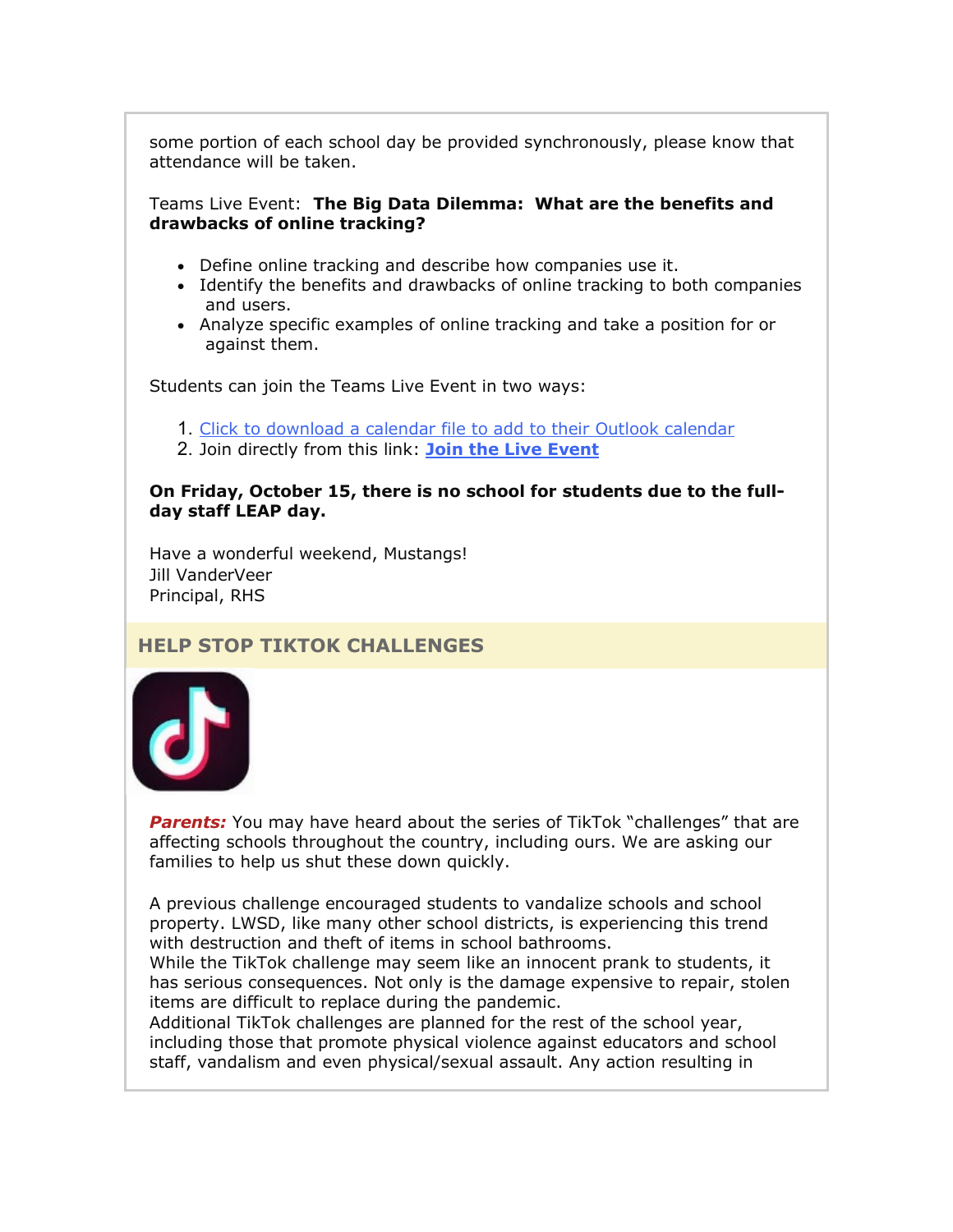theft, destruction of property or assault will be dealt with in accordance with the Student Rights Handbook.

Please talk to your child(ren) and help us send a message about respecting their school, their teachers and all staff members and classmates. Thank you for taking this matter seriously and for your efforts to help ensure Lake Washington Schools are safe for all students and staff.

## **COVID-19 SAFETY REMINDERS**



*New:* We appreciate the generally good work the RHS community has done in following the layered approach to safety. Please continue to remind your children of the importance of:

- Wearing masks covering their mouths and noses while indoors
- Washing/sanitizing their hands frequently throughout the day
- Not sharing food or drink with others
- Staying home when sick

Thank you for your partnership.

#### **PSAT & SAT**

**PSAT:** RHS will administer the PSAT on Wednesday, October 13 for Sophomores and registered Juniors. Be on the lookout for an email on Monday with details regarding testing schedule, location, and what to bring for test day.

**SAT:** RHS will administer the SAT on Wednesday, October 13 for registered Seniors. Be on the lookout for an email on Monday with details regarding testing schedule, location, and what to bring for test day.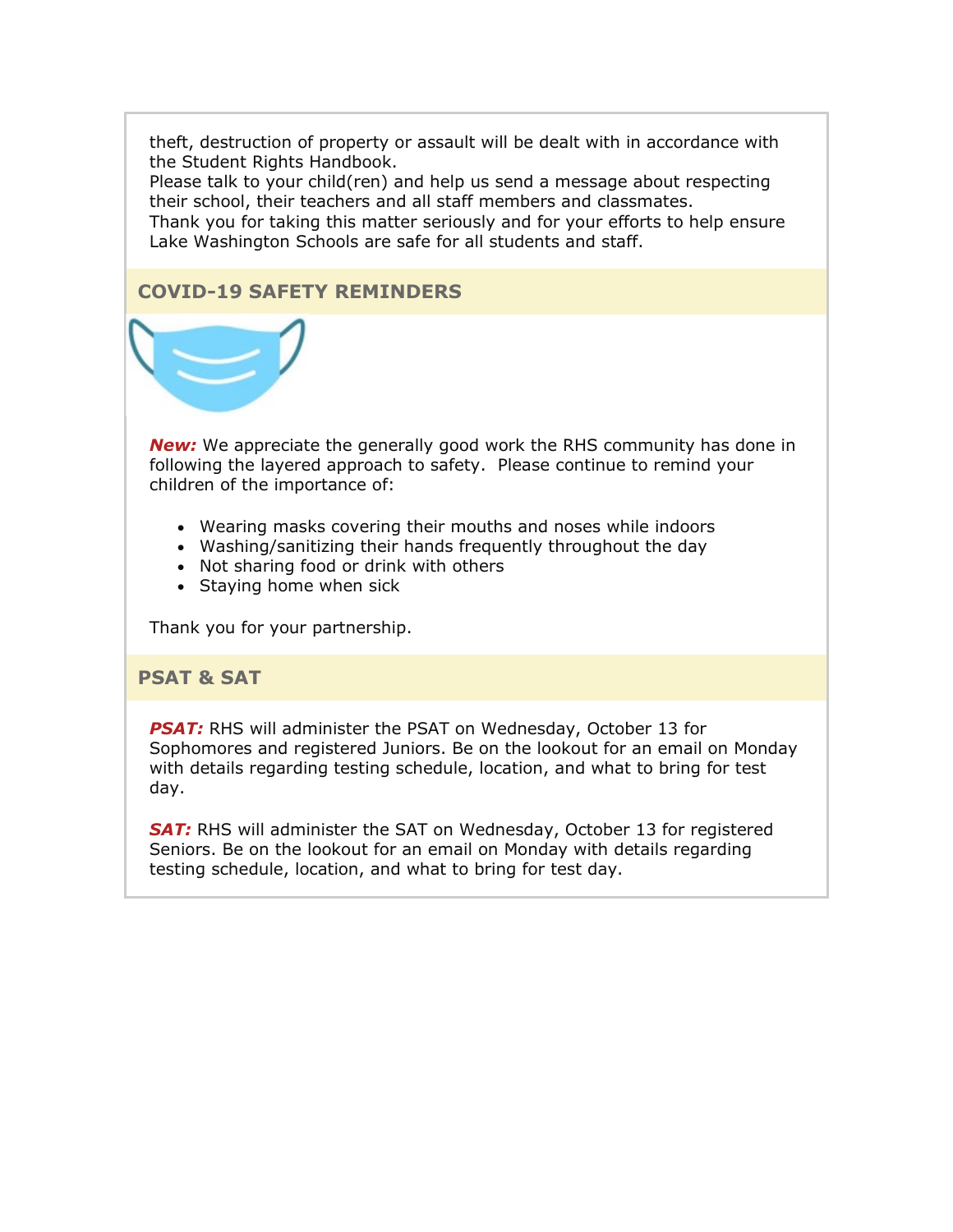| Grade Level                                | <b>Details</b>                                                                                                                                                                                                                                                                                  |
|--------------------------------------------|-------------------------------------------------------------------------------------------------------------------------------------------------------------------------------------------------------------------------------------------------------------------------------------------------|
| Grade 9: No Testing                        | All student will be REMOTE on October<br>٠<br>13.<br>Teachers will provide asynchronous<br>assignments through Teams.                                                                                                                                                                           |
| Grade 10: PSAT test                        | ALL 10 <sup>th</sup> grade students will report to<br>٠<br>RHS to take the PSAT test.<br>There is no fee for this exam, and<br>٠<br>students have already been signed up.                                                                                                                       |
| Grade 11: PSAT test (optional for juniors) | Juniors who have already signed-up to<br>٠<br>take the PSAT will report to RHS to take<br>the test.<br>Testing sign-up is now closed.<br>٠<br>Juniors who will NOT be testing will be<br>$\bullet$<br>remote on October 13; teachers will<br>provide asynchronous assignments<br>through Teams. |
| Grade 12: SAT test (optional for seniors)  | Seniors who have already signed up to<br>٠<br>test will report to RHS for testing.<br>Sign-up for SAT testing is closed<br>Seniors who are NOT testing will be<br>remote on October 13; teachers will<br>provide asynchronous assignments<br>through Teams.                                     |

## **RHS BELLS**

## *Revised* **BELL schedule for the week of October 11-15**

Oct 13: PSAT, SAT Testing

Oct 15: No school for students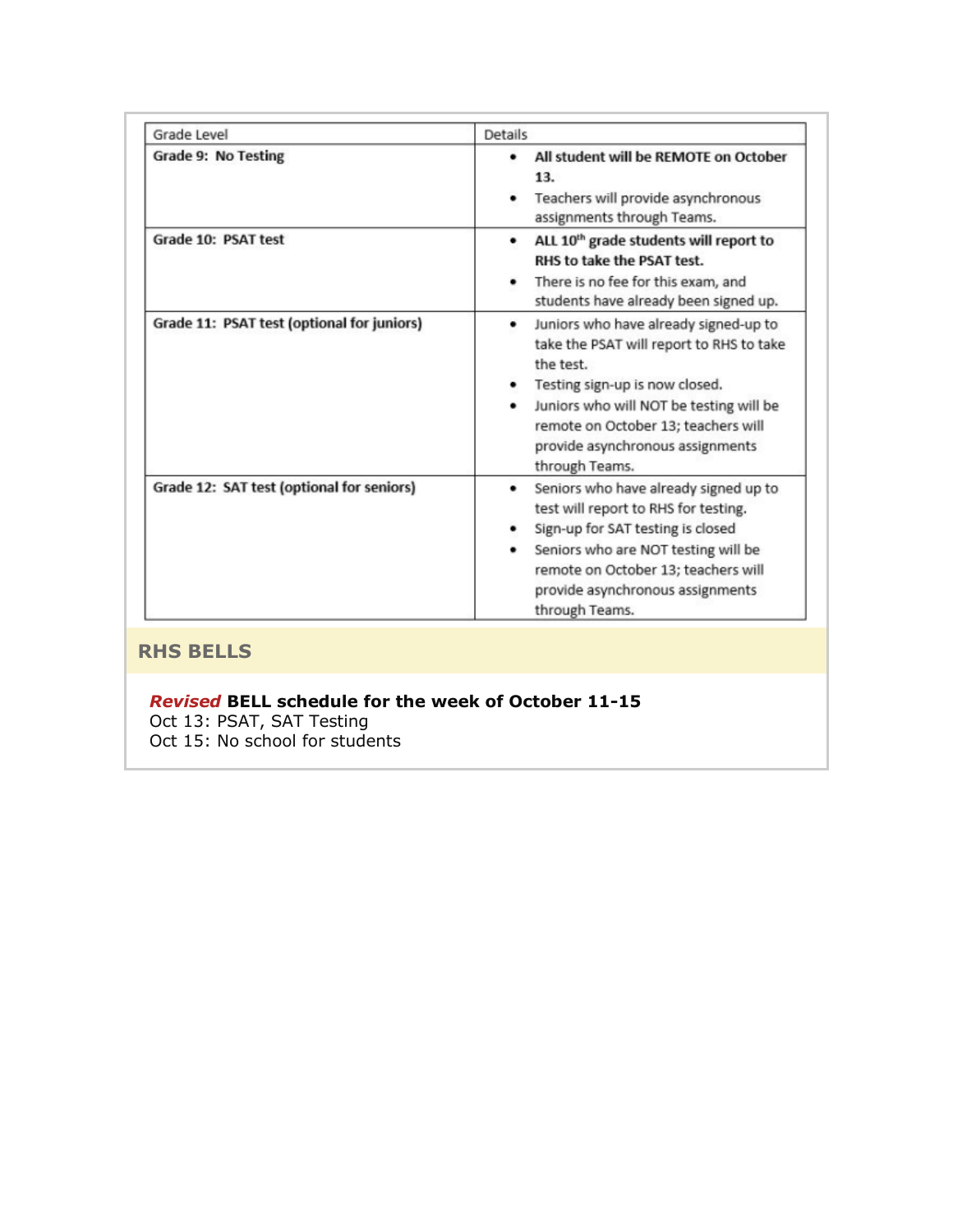| Monday                                                                          | Tuesday                                                                         | Wednesday                                         | Thursday                                                                        | Friday                                 |
|---------------------------------------------------------------------------------|---------------------------------------------------------------------------------|---------------------------------------------------|---------------------------------------------------------------------------------|----------------------------------------|
| *Office Hours<br>$7:00 - 7:30$                                                  | <b>Office Hours</b><br>$7:00 - 7:30$                                            | <b>Office Hours</b><br>$7:00 - 7:30$              | <b>Office Hours</b><br>$7:00 - 7:30$                                            | No school for students<br>$-$ LEAP DAY |
| Period 1<br>$7:30 - 8:20(50)$                                                   | Period 1<br>$7:30 - 8:20(50)$                                                   | PSAT/SAT<br><b>Testing</b><br>$7:30 - 11:30(240)$ | Period 1<br>$7:30 - 8:20(50)$                                                   |                                        |
| Period <sub>2</sub><br>$8:25 - 9:15(50)$                                        | Period 2<br>$8:25 - 9:15(50)$                                                   |                                                   | Period 2<br>$8:25 - 9:15(50)$                                                   |                                        |
| Period 3<br>$9:20 - 10:10(50)$                                                  | Period 3<br>$9:20 - 10:10(50)$                                                  |                                                   | Period 3<br>$9:20 - 10:10(50)$                                                  |                                        |
| Period 4<br>$10:15 - 11:05(50)$                                                 | Period 4<br>$10:15 - 11:05(50)$                                                 |                                                   | Period 4<br>$10:15 - 11:05(50)$                                                 |                                        |
| Period 5<br>$11:10 - 12:00(50)$<br>2 <sup>nd</sup> Lunch<br>$12:00 - 12:30(30)$ | Period 5<br>$11:10 - 12:00(50)$<br>2 <sup>nd</sup> Lunch<br>$12:00 - 12:30(30)$ | Lunch<br>$11:30 - 12:00(30)$                      | Period 5<br>$11:10 - 12:00(50)$<br>2 <sup>nd</sup> Lunch<br>$12:00 - 12:30(30)$ |                                        |
| 1 <sup>ST</sup> Lunch<br>$11:05 - 11:35(30)$<br>Period 5<br>$11:40 - 12:30(50)$ | 1 <sup>ST</sup> Lunch<br>$11:05 - 11:35(30)$<br>Period 5<br>$11:40 - 12:30(50)$ | <b>LEAP</b><br>$1:30 - 3:00(90)$                  | 1 <sup>ST</sup> Lunch<br>$11:05 - 11:35(30)$<br>Period 5<br>11:40 - 12:30 (50)  |                                        |
| Period 6<br>$12:35 - 1:25(50)$                                                  | Period 6<br>$12:35 - 1:25(50)$                                                  |                                                   | Period 6<br>$12:35 - 1:25(50)$                                                  |                                        |
| Period 7<br>$1:30 - 2:20(50)$                                                   | Period 7<br>$1:30 - 2:20(50)$                                                   |                                                   | Period 7<br>$1:30 - 2:20(50)$                                                   |                                        |
| <b>Office Hours</b><br>$2:20 - 3:00$                                            | <b>Office Hours</b><br>$2:20 - 3:00$                                            |                                                   | <b>Office Hours</b><br>$2:20 - 3:00$                                            |                                        |

Period 0 classes meet every day from 6:30 - 7:20 / Period 8 classes meet after school. \*Teachers are on-campus but may not be available to meet with students during office hours.

## **FREE & REDUCED LUNCH APPLICATION**

# It's more than a meal application.

*New:* Several benefits come with filling out a School Meal Application; not just meals. Even though meals are free this year, we strongly encourage all parents/guardians who might be eligible for benefits to submit an application. Completing an application takes less than 10 minutes, and parents only need to complete one application per family.

#### **Filling out the School Meal Application may help provide:**

- Healthy & Nutritious Meals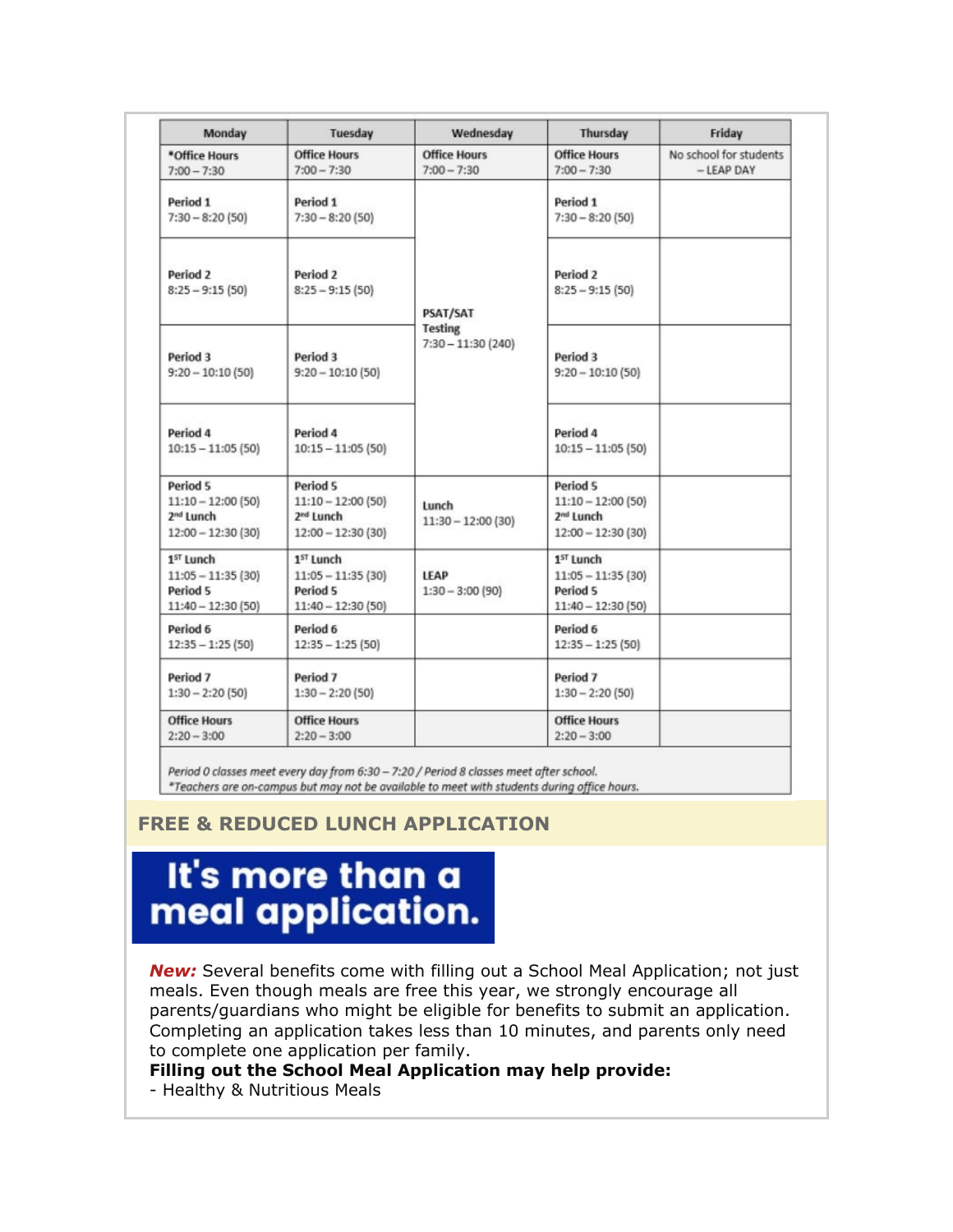- Fee Waivers for ASB Cards
- Fee Waivers for Athletic Participation & Extracurricular Activities
- Health and Wellness Services
- Fee Waivers for College Applications & Admissions tests
- College Scholarships

School Counselors can help connect you with benefits that you may be eligible for if you qualify for free and reduced meals. Applications may be completed online at [www.myschoolapps.com/or](http://www.myschoolapps.com/or) downloaded from our website (English | Español). For more information, please visit our [website.](https://nam02.safelinks.protection.outlook.com/?url=http%3A%2F%2Flink.email.dynect.net%2Flink.php%3FDynEngagement%3Dtrue%26H%3DltqmAiFyUus3V9RIZo7G2GvP5ZEKnzR2GJf36yV3Tq87iz%252BFBTeRfYjUciPv0ye18C9AxWwScc8ndQsmQhXaoulUn2EQNqQ8M27S8JFcanEF1kkOGCkOCg%253D%253D%26G%3D0%26R%3Dhttps%253A%252F%252FAHDHGYZTANA.hatchbuck.com%252FTrackLinkClick%253FID2%253DuG_h4Wdez3wCbGC79x404oi07qyM9kIB5aHjEn94kL_pQ3_3Z_tfUExcLOO7C0DY0%26I%3D20211008220803.0000001aa0f9%2540mail6-61-ussnn1%26X%3DMHwxMjY0OTIyOjIyNTYxNTk3NDc7MXwxMjY0OTIzOjE4MDEwMjY1Mjs%253D%26V%3D3%26S%3DgHSd2huQsNWys3OojO_RFGXjt_aABIzqKuhwxUsQfLQ&data=04%7C01%7Cmwood%40lwsd.org%7Ca8cf71941d834dd8e98a08d98aa81a44%7C1fd4673fdf9646218638a1d88c4c85d7%7C0%7C0%7C637693276882055351%7CUnknown%7CTWFpbGZsb3d8eyJWIjoiMC4wLjAwMDAiLCJQIjoiV2luMzIiLCJBTiI6Ik1haWwiLCJXVCI6Mn0%3D%7C1000&sdata=mV7lpfJ1AidwYM6i4hpMwVN0srx8aHFoC7tAEmJKAQU%3D&reserved=0)

[See flyer here](https://nam02.safelinks.protection.outlook.com/?url=http%3A%2F%2Flink.email.dynect.net%2Flink.php%3FDynEngagement%3Dtrue%26H%3DltqmAiFyUus3V9RIZo7G2GvP5ZEKnzR2GJf36yV3Tq87iz%252BFBTeRfYjUciPv0ye18C9AxWwScc8ndQsmQhXaoulUn2EQNqQ8M27S8JFcanEF1kkOGCkOCg%253D%253D%26G%3D0%26R%3Dhttps%253A%252F%252FAHDHGYZTANA.hatchbuck.com%252FTrackLinkClick%253FID2%253D0dnsqKx8o_2yqT2iqBRXB7f_mbwP_-Nh9gg-RKucFEktPVAJN2LlFjYpxPjeSlBi0%26I%3D20211008220803.0000001aa0f9%2540mail6-61-ussnn1%26X%3DMHwxMjY0OTIyOjIyNTYxNTk3NDc7MXwxMjY0OTIzOjE4MDEwMjY1Mjs%253D%26V%3D3%26S%3Daw82f5eoBHt888QGbHFH91QPOe3prD8T8BSbYu9GTIU&data=04%7C01%7Cmwood%40lwsd.org%7Ca8cf71941d834dd8e98a08d98aa81a44%7C1fd4673fdf9646218638a1d88c4c85d7%7C0%7C0%7C637693276882065342%7CUnknown%7CTWFpbGZsb3d8eyJWIjoiMC4wLjAwMDAiLCJQIjoiV2luMzIiLCJBTiI6Ik1haWwiLCJXVCI6Mn0%3D%7C1000&sdata=Wnu6F1cUyIGaVQdtK3mMOXEeAB3st8grtABA14nlFXQ%3D&reserved=0)

#### **FOR SENIORS**



**Wondering about how to apply for college?** Confused by new terms? Not sure where to even start? Look on the RHS Website under Counseling for our presentation on College Applications 101! It is an overview of everything you need to know about applying to 2 and 4 year colleges, post high school planning, and things to think about! Simply go to the main counselor page, look for the red box, and click to play!

**Senior Photos** will be due Friday, January 14, 2022.

There will be more information advertised on how to submit photos to the Yearbook staff around campus soon!

#### **Yearbook Ads**

*New:* Hey Senior Stangs! This week during HERD Time a flyer was sent with information regarding senior ads. A yearbook ad is a loving tribute typically from a parent/family member to their student, personalized with their own sentimental message and a cherished photo, or photo collage. Create and purchase online by 2/01/2022.

To create or find prices and other information go to: [Jostensadservice.com](https://nam02.safelinks.protection.outlook.com/?url=http%3A%2F%2Flink.email.dynect.net%2Flink.php%3FDynEngagement%3Dtrue%26H%3DltqmAiFyUus3V9RIZo7G2GvP5ZEKnzR2GJf36yV3Tq87iz%252BFBTeRfYjUciPv0ye18C9AxWwScc8ndQsmQhXaoulUn2EQNqQ8M27S8JFcanEF1kkOGCkOCg%253D%253D%26G%3D0%26R%3Dhttps%253A%252F%252FAHDHGYZTANA.hatchbuck.com%252FTrackLinkClick%253FID2%253DWDUIgAFQtl8uYLctbqA5hsb0HhA5Rn5cGYdfYPKlDtHfvJjgHEU93DvMgdT4t2G_0%26I%3D20211008220803.0000001aa0f9%2540mail6-61-ussnn1%26X%3DMHwxMjY0OTIyOjIyNTYxNTk3NDc7MXwxMjY0OTIzOjE4MDEwMjY1Mjs%253D%26V%3D3%26S%3DDfAbRML0HAt52VmqUzIOWAbdpkBNIfCBECLKEMLa6Ig&data=04%7C01%7Cmwood%40lwsd.org%7Ca8cf71941d834dd8e98a08d98aa81a44%7C1fd4673fdf9646218638a1d88c4c85d7%7C0%7C0%7C637693276882065342%7CUnknown%7CTWFpbGZsb3d8eyJWIjoiMC4wLjAwMDAiLCJQIjoiV2luMzIiLCJBTiI6Ik1haWwiLCJXVCI6Mn0%3D%7C1000&sdata=Oaiv%2BbrG0IJ6E0Kfmgzw%2FNYEkhwViE1meQJLBbdErYM%3D&reserved=0)



**Want to register for an AP Exam?**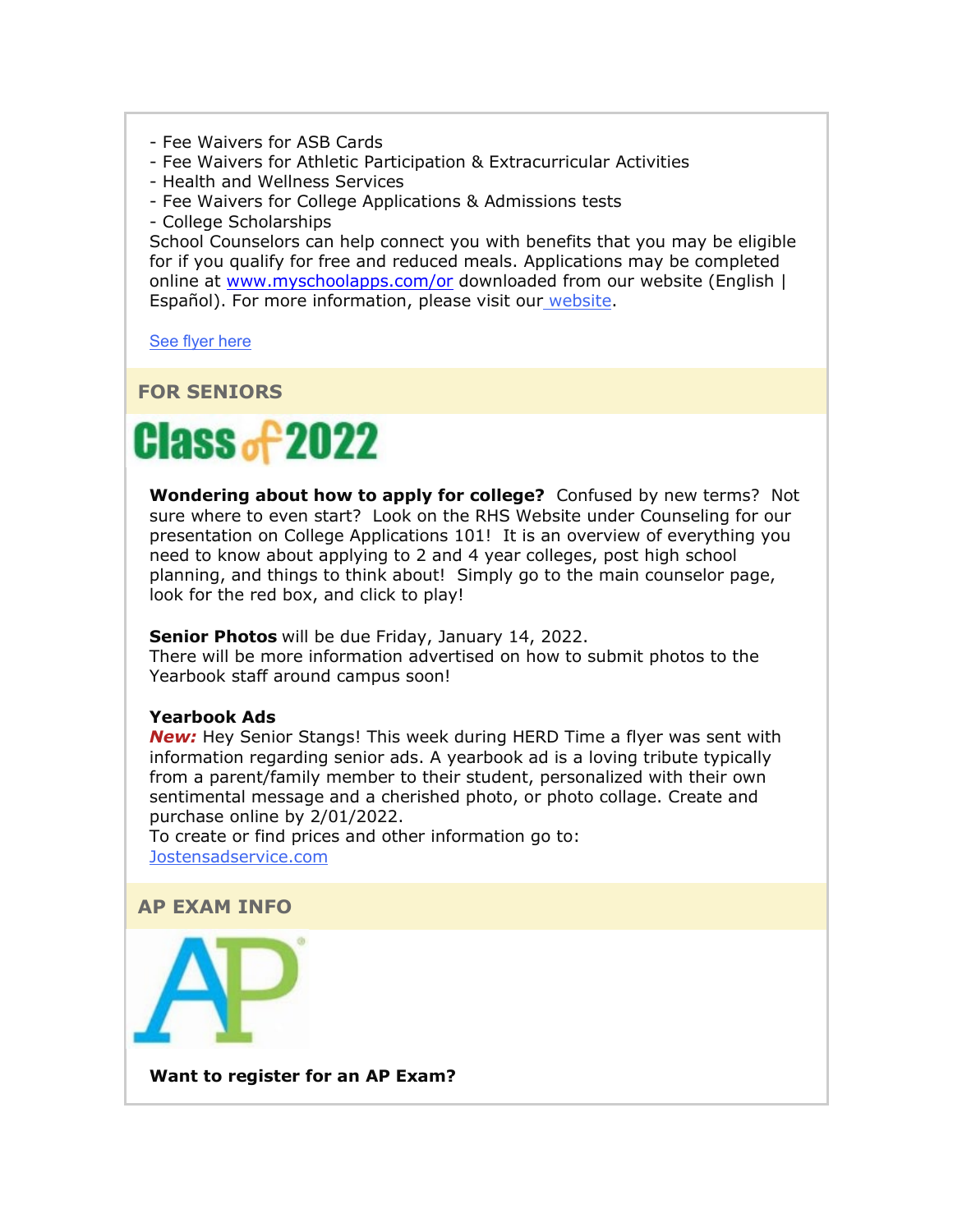Instructions on how to register for AP Exams have been sent out via email to current AP Students and posted in the "*RHS – Student Services*" Teams Page under the "*Exam Info*" channel. Please be sure to follow the instructions carefully.

## **AP Exam payments**

- The AP Exam payment window **opens October 1 and will close October 30**.
- This year exams will cost: **\$98 per exam**
	- o Our preferred payment method is online; you can pay by going to [https://payments.lwsd.org](https://nam02.safelinks.protection.outlook.com/?url=http%3A%2F%2Flink.email.dynect.net%2Flink.php%3FDynEngagement%3Dtrue%26H%3DltqmAiFyUus3V9RIZo7G2GvP5ZEKnzR2GJf36yV3Tq87iz%252BFBTeRfYjUciPv0ye18C9AxWwScc8ndQsmQhXaoulUn2EQNqQ8M27S8JFcanEF1kkOGCkOCg%253D%253D%26G%3D0%26R%3Dhttps%253A%252F%252FAHDHGYZTANA.hatchbuck.com%252FTrackLinkClick%253FID2%253D05fM2PjH0nS015FNW7vrg5529eOpNDsAl-M8E5RmW7jgQPsQLSwPiaExJsdvn_vX0%26I%3D20211008220803.0000001aa0f9%2540mail6-61-ussnn1%26X%3DMHwxMjY0OTIyOjIyNTYxNTk3NDc7MXwxMjY0OTIzOjE4MDEwMjY1Mjs%253D%26V%3D3%26S%3DBHoktFuCV9F4iD-yrNpWV3WWxuXafteUkcQKMfEjGgg&data=04%7C01%7Cmwood%40lwsd.org%7Ca8cf71941d834dd8e98a08d98aa81a44%7C1fd4673fdf9646218638a1d88c4c85d7%7C0%7C0%7C637693276882075341%7CUnknown%7CTWFpbGZsb3d8eyJWIjoiMC4wLjAwMDAiLCJQIjoiV2luMzIiLCJBTiI6Ik1haWwiLCJXVCI6Mn0%3D%7C1000&sdata=8RqtDJ9VIVmo5GdjvpLyPrblqSjI0aakvQ1m2wiqwTU%3D&reserved=0)
	- o If you must pay by cash or check, [please complete this form](https://nam02.safelinks.protection.outlook.com/?url=http%3A%2F%2Flink.email.dynect.net%2Flink.php%3FDynEngagement%3Dtrue%26H%3DltqmAiFyUus3V9RIZo7G2GvP5ZEKnzR2GJf36yV3Tq87iz%252BFBTeRfYjUciPv0ye18C9AxWwScc8ndQsmQhXaoulUn2EQNqQ8M27S8JFcanEF1kkOGCkOCg%253D%253D%26G%3D0%26R%3Dhttps%253A%252F%252FAHDHGYZTANA.hatchbuck.com%252FTrackLinkClick%253FID2%253D2GaHatZiOWTz99jpmDzDrIqWCSm9WZ128KBZbVrv21uZEaL6rKuMS66yHLakB5sY0%26I%3D20211008220803.0000001aa0f9%2540mail6-61-ussnn1%26X%3DMHwxMjY0OTIyOjIyNTYxNTk3NDc7MXwxMjY0OTIzOjE4MDEwMjY1Mjs%253D%26V%3D3%26S%3DemvGONaB7J_xcpOTJSz6ievOR9v7ZfoDwBDbjiGC5Ko&data=04%7C01%7Cmwood%40lwsd.org%7Ca8cf71941d834dd8e98a08d98aa81a44%7C1fd4673fdf9646218638a1d88c4c85d7%7C0%7C0%7C637693276882085333%7CUnknown%7CTWFpbGZsb3d8eyJWIjoiMC4wLjAwMDAiLCJQIjoiV2luMzIiLCJBTiI6Ik1haWwiLCJXVCI6Mn0%3D%7C1000&sdata=X7i9Sl90dd7taQnYqXgeKc2w6yyN6VmdwigBCdkDKSU%3D&reserved=0) and bring it with you to the bookkeeping window before school, during lunch, or after school.
- **LATE AP Exam registration** is from February 1 through end of last lunch on February 16. Students who register during the late AP Registration window will incur a \$50 per exam late fee in addition to the \$98 per exam fee.
- If you qualify for Free or Reduced Lunch you will not have to pay a fee for your exams, but you will have to pay the late fee if you register late. Please email Nikole Lalas at [nlalas@lwsd.org](mailto:nlalas@lwsd.org) to obtain a fee waiver.

*General Questions?*  Please reach out to Nikole Lalas [nlalas@lwsd.org](mailto:nlalas@lwsd.org)

*Questions about IEP/504 accommodations on the exam?*  Please reach out to Ellen Zambrowsky-Huls [ezambrowsky-huls@lwsd.org](mailto:ezambrowsky-huls@lwsd.org)

## **INTERESTED IN WRESTLING?**



Any student interested in wrestling this season please e-mail your name and grade to Coach Schwabenbauer, **Ischwabenbauer@lwsd.org** 

## **STUDENT PARKING**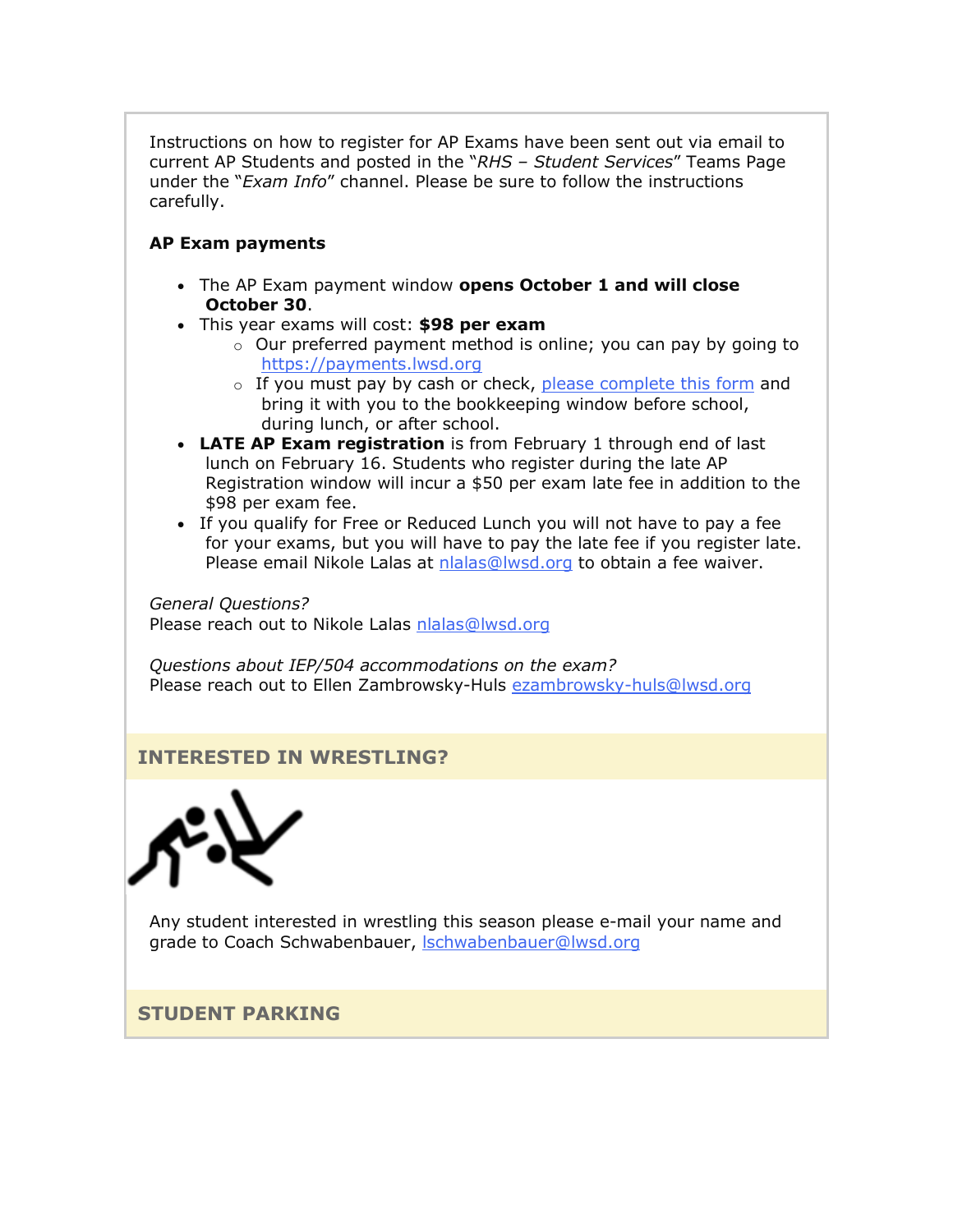

*Update:* **Ticketing has begun**. Only students with permits are allowed to park on campus. If you would still like to purchase a parking permit click this link: [https://forms.office.com/r/KyWgJZbjta](https://nam02.safelinks.protection.outlook.com/?url=http%3A%2F%2Flink.email.dynect.net%2Flink.php%3FDynEngagement%3Dtrue%26H%3DltqmAiFyUus3V9RIZo7G2GvP5ZEKnzR2GJf36yV3Tq87iz%252BFBTeRfYjUciPv0ye18C9AxWwScc8ndQsmQhXaoulUn2EQNqQ8M27S8JFcanEF1kkOGCkOCg%253D%253D%26G%3D0%26R%3Dhttps%253A%252F%252FAHDHGYZTANA.hatchbuck.com%252FTrackLinkClick%253FID2%253DsGk_WeN07_NwtRmcezx6XMdqg4UKJiiwPgHYg-0LrGy1T7wHVhoU80Y01v6ZxXK50%26I%3D20211008220803.0000001aa0f9%2540mail6-61-ussnn1%26X%3DMHwxMjY0OTIyOjIyNTYxNTk3NDc7MXwxMjY0OTIzOjE4MDEwMjY1Mjs%253D%26V%3D3%26S%3D5leCQVCmgaoscWSRTG4-MY01W7vOj7CVD6lIrEizYos&data=04%7C01%7Cmwood%40lwsd.org%7Ca8cf71941d834dd8e98a08d98aa81a44%7C1fd4673fdf9646218638a1d88c4c85d7%7C0%7C0%7C637693276882085333%7CUnknown%7CTWFpbGZsb3d8eyJWIjoiMC4wLjAwMDAiLCJQIjoiV2luMzIiLCJBTiI6Ik1haWwiLCJXVCI6Mn0%3D%7C1000&sdata=HsZOHx2BYJqQO6pM12p4zLsWh9ch2lUCfsWnw7VvJFI%3D&reserved=0)

## **GIFT OF READING BOOK DRIVE**



*New:* Last year, the **Creative Writing Club** partnered with **Treehouse** to launch RHS's first-ever book drive, the **Gift of Reading**. Despite the constraints brought by pandemics on hybrid learning, we received 250+ YA and children's books promoting diversity in just 2 months to provide reading enrichment for more than 8,000 children in foster care statewide. Thank you again for making a difference in the lives of children in foster care, one book at a time! Be on the lookout for Year 2 of the Gift of Reading coming soon!

If you would like to be a part of this initiative this year, or endeavors similar to this, sign up for the Creative Writing Club [here.](https://nam02.safelinks.protection.outlook.com/?url=http%3A%2F%2Flink.email.dynect.net%2Flink.php%3FDynEngagement%3Dtrue%26H%3DltqmAiFyUus3V9RIZo7G2GvP5ZEKnzR2GJf36yV3Tq87iz%252BFBTeRfYjUciPv0ye18C9AxWwScc8ndQsmQhXaoulUn2EQNqQ8M27S8JFcanEF1kkOGCkOCg%253D%253D%26G%3D0%26R%3Dhttps%253A%252F%252FAHDHGYZTANA.hatchbuck.com%252FTrackLinkClick%253FID2%253Da-LDRy6ITl4I2jkBIj3eA6TJkEkwgAztzf4hGQ3GYlnIzo0n0HlXBr3vM9Pbqb6B0%26I%3D20211008220803.0000001aa0f9%2540mail6-61-ussnn1%26X%3DMHwxMjY0OTIyOjIyNTYxNTk3NDc7MXwxMjY0OTIzOjE4MDEwMjY1Mjs%253D%26V%3D3%26S%3DMa3snrHxHOWAi_YL8VXdoawW4Z-U5QfUOjNlWEPoyY8&data=04%7C01%7Cmwood%40lwsd.org%7Ca8cf71941d834dd8e98a08d98aa81a44%7C1fd4673fdf9646218638a1d88c4c85d7%7C0%7C0%7C637693276882095325%7CUnknown%7CTWFpbGZsb3d8eyJWIjoiMC4wLjAwMDAiLCJQIjoiV2luMzIiLCJBTiI6Ik1haWwiLCJXVCI6Mn0%3D%7C1000&sdata=Brbc8JWVo0SSU0kcj2iFmA9dhBifF0nWYxQ9T0FJgeY%3D&reserved=0)

Click [here](https://nam02.safelinks.protection.outlook.com/?url=http%3A%2F%2Flink.email.dynect.net%2Flink.php%3FDynEngagement%3Dtrue%26H%3DltqmAiFyUus3V9RIZo7G2GvP5ZEKnzR2GJf36yV3Tq87iz%252BFBTeRfYjUciPv0ye18C9AxWwScc8ndQsmQhXaoulUn2EQNqQ8M27S8JFcanEF1kkOGCkOCg%253D%253D%26G%3D0%26R%3Dhttps%253A%252F%252FAHDHGYZTANA.hatchbuck.com%252FTrackLinkClick%253FID2%253DoINBormssgyfq2JSA-Go3Ix-oK9cMEZfoO3w_qz5P89uHpPtl8uX2LQ9KSGzFFak0%26I%3D20211008220803.0000001aa0f9%2540mail6-61-ussnn1%26X%3DMHwxMjY0OTIyOjIyNTYxNTk3NDc7MXwxMjY0OTIzOjE4MDEwMjY1Mjs%253D%26V%3D3%26S%3DXvlRgeeWVNB8sb5kF3vU8flOnSAcJ555aFyqzp_awCk&data=04%7C01%7Cmwood%40lwsd.org%7Ca8cf71941d834dd8e98a08d98aa81a44%7C1fd4673fdf9646218638a1d88c4c85d7%7C0%7C0%7C637693276882095325%7CUnknown%7CTWFpbGZsb3d8eyJWIjoiMC4wLjAwMDAiLCJQIjoiV2luMzIiLCJBTiI6Ik1haWwiLCJXVCI6Mn0%3D%7C1000&sdata=e%2BKjDQK77XyVjEqurMW5MGjD1ZfYe9aSgEs2NiEl1zc%3D&reserved=0) to learn more about Treehouse and the foster care system. Contact [s-nshastry@lwsd.org](mailto:s-nshastry@lwsd.org) with any questions.

**RHS ATTENDANCE LINE**

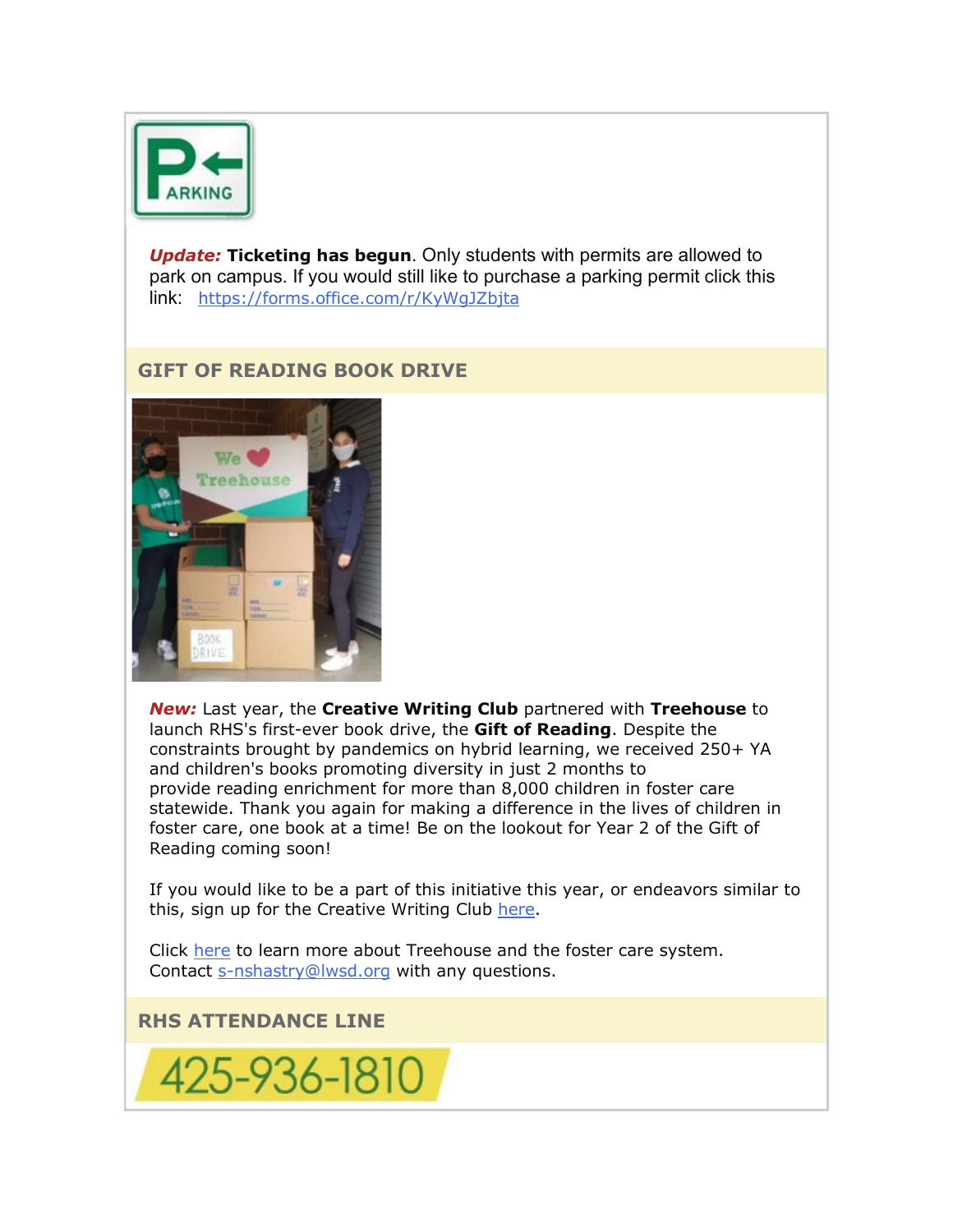#### *Parents:* **How to excuse your student when they are absent:**

Please email the attendance secretary at [rhsattend@lwsd.org](mailto:rhsattend@lwsd.org) or leave a message on the Attendance line 425 936-1810 whenever your student is absent or late.

#### **How to excuse your student for an early departure:**

Please email or call as soon as possible to excuse your student early for an appointment, or if they are leaving early due to an ilness. The Attendance Secretary (Ms. Anderson) will send your student a dismissal slip so they may sign out in the Attendance Office and meet the parent outside.

**Important:** if you were marked absent or late by a teacher and would like to discuss this, please talk to the teacher that marked you absent or late---not the attendance office.

- For more information about absences, late arrivals and early departures, click [here.](https://nam02.safelinks.protection.outlook.com/?url=http%3A%2F%2Flink.email.dynect.net%2Flink.php%3FDynEngagement%3Dtrue%26H%3DltqmAiFyUus3V9RIZo7G2GvP5ZEKnzR2GJf36yV3Tq87iz%252BFBTeRfYjUciPv0ye18C9AxWwScc8ndQsmQhXaoulUn2EQNqQ8M27S8JFcanEF1kkOGCkOCg%253D%253D%26G%3D0%26R%3Dhttps%253A%252F%252FAHDHGYZTANA.hatchbuck.com%252FTrackLinkClick%253FID2%253DyrA_rF9oQCc5lzHM4sZxJAgvKsRDYsBRhEVQa_V15EZ3dtlxf5W6ujZedHgEFIUX0%26I%3D20211008220803.0000001aa0f9%2540mail6-61-ussnn1%26X%3DMHwxMjY0OTIyOjIyNTYxNTk3NDc7MXwxMjY0OTIzOjE4MDEwMjY1Mjs%253D%26V%3D3%26S%3DR2_1zORE0mIUqcBspJ7VJtAsXq3rNM_0O5pxAguWBRY&data=04%7C01%7Cmwood%40lwsd.org%7Ca8cf71941d834dd8e98a08d98aa81a44%7C1fd4673fdf9646218638a1d88c4c85d7%7C0%7C0%7C637693276882105321%7CUnknown%7CTWFpbGZsb3d8eyJWIjoiMC4wLjAwMDAiLCJQIjoiV2luMzIiLCJBTiI6Ik1haWwiLCJXVCI6Mn0%3D%7C1000&sdata=1cLblPpEu0Qjvj2IAOysWvOEr6zitmv%2BNnYuMWYQlVw%3D&reserved=0)
- Para obtener más información sobre ausencias, llegadas tardías y salidas anticipadas, haga clic [aquí.](https://nam02.safelinks.protection.outlook.com/?url=http%3A%2F%2Flink.email.dynect.net%2Flink.php%3FDynEngagement%3Dtrue%26H%3DltqmAiFyUus3V9RIZo7G2GvP5ZEKnzR2GJf36yV3Tq87iz%252BFBTeRfYjUciPv0ye18C9AxWwScc8ndQsmQhXaoulUn2EQNqQ8M27S8JFcanEF1kkOGCkOCg%253D%253D%26G%3D0%26R%3Dhttps%253A%252F%252FAHDHGYZTANA.hatchbuck.com%252FTrackLinkClick%253FID2%253DiX8MFQym_DQ7B6Jaw3oUYpyrsewr1ydzZURAJP1eTt1NDdXwbBy9G4GJzIQT3YW00%26I%3D20211008220803.0000001aa0f9%2540mail6-61-ussnn1%26X%3DMHwxMjY0OTIyOjIyNTYxNTk3NDc7MXwxMjY0OTIzOjE4MDEwMjY1Mjs%253D%26V%3D3%26S%3D4_Z0oeaCuhGbtB0qqYBsmdOm_oQrUVUu0HcCPHDOM10&data=04%7C01%7Cmwood%40lwsd.org%7Ca8cf71941d834dd8e98a08d98aa81a44%7C1fd4673fdf9646218638a1d88c4c85d7%7C0%7C0%7C637693276882115314%7CUnknown%7CTWFpbGZsb3d8eyJWIjoiMC4wLjAwMDAiLCJQIjoiV2luMzIiLCJBTiI6Ik1haWwiLCJXVCI6Mn0%3D%7C1000&sdata=bMwfCUFuqGg8PcNtfwJfZPoP%2FfSlwIYl%2FwqpgMoU%2Fw4%3D&reserved=0)

#### **COUNSELING APPOINTMENTS**



**Counselors are excited to meet with you!** Counselors are available for individual student/parent appointments. The appointment calendar on the [RHS](https://nam02.safelinks.protection.outlook.com/?url=http%3A%2F%2Flink.email.dynect.net%2Flink.php%3FDynEngagement%3Dtrue%26H%3DltqmAiFyUus3V9RIZo7G2GvP5ZEKnzR2GJf36yV3Tq87iz%252BFBTeRfYjUciPv0ye18C9AxWwScc8ndQsmQhXaoulUn2EQNqQ8M27S8JFcanEF1kkOGCkOCg%253D%253D%26G%3D0%26R%3Dhttps%253A%252F%252FAHDHGYZTANA.hatchbuck.com%252FTrackLinkClick%253FID2%253Dqu8hlTLwhJFROhM1T00zt57_ZbuEFaYvTbu-_ApL87kH-lcsmsx8wop27V6Bq7Sg0%26I%3D20211008220803.0000001aa0f9%2540mail6-61-ussnn1%26X%3DMHwxMjY0OTIyOjIyNTYxNTk3NDc7MXwxMjY0OTIzOjE4MDEwMjY1Mjs%253D%26V%3D3%26S%3DJeCMdZbPVvGobsKVDkeUxaQwQQUJ_KrqZrhdH47ONy8&data=04%7C01%7Cmwood%40lwsd.org%7Ca8cf71941d834dd8e98a08d98aa81a44%7C1fd4673fdf9646218638a1d88c4c85d7%7C0%7C0%7C637693276882115314%7CUnknown%7CTWFpbGZsb3d8eyJWIjoiMC4wLjAwMDAiLCJQIjoiV2luMzIiLCJBTiI6Ik1haWwiLCJXVCI6Mn0%3D%7C1000&sdata=4%2BJPF95lXpsA6APjJ1n34SJid0xHFEjl9cb0bT359S4%3D&reserved=0)  [Counseling website](https://nam02.safelinks.protection.outlook.com/?url=http%3A%2F%2Flink.email.dynect.net%2Flink.php%3FDynEngagement%3Dtrue%26H%3DltqmAiFyUus3V9RIZo7G2GvP5ZEKnzR2GJf36yV3Tq87iz%252BFBTeRfYjUciPv0ye18C9AxWwScc8ndQsmQhXaoulUn2EQNqQ8M27S8JFcanEF1kkOGCkOCg%253D%253D%26G%3D0%26R%3Dhttps%253A%252F%252FAHDHGYZTANA.hatchbuck.com%252FTrackLinkClick%253FID2%253Dqu8hlTLwhJFROhM1T00zt57_ZbuEFaYvTbu-_ApL87kH-lcsmsx8wop27V6Bq7Sg0%26I%3D20211008220803.0000001aa0f9%2540mail6-61-ussnn1%26X%3DMHwxMjY0OTIyOjIyNTYxNTk3NDc7MXwxMjY0OTIzOjE4MDEwMjY1Mjs%253D%26V%3D3%26S%3DJeCMdZbPVvGobsKVDkeUxaQwQQUJ_KrqZrhdH47ONy8&data=04%7C01%7Cmwood%40lwsd.org%7Ca8cf71941d834dd8e98a08d98aa81a44%7C1fd4673fdf9646218638a1d88c4c85d7%7C0%7C0%7C637693276882115314%7CUnknown%7CTWFpbGZsb3d8eyJWIjoiMC4wLjAwMDAiLCJQIjoiV2luMzIiLCJBTiI6Ik1haWwiLCJXVCI6Mn0%3D%7C1000&sdata=4%2BJPF95lXpsA6APjJ1n34SJid0xHFEjl9cb0bT359S4%3D&reserved=0) is now open for students/parents to schedule a meeting.

#### **Counselor Caseloads 2021-2022**

Aysha Rafiq (A-CA) [arafiq@lwsd.org](mailto:arafiq@lwsd.org) Lindsey Hanson (CE-GRAC) [lihanson@lwsd.org](mailto:lihanson@lwsd.org) Sarah Gray (GARD-KAS) [sgray@lwsd.org](mailto:sgray@lwsd.org) Micaela Crapo (KAT-LEA) [mcrapo@lwsd.org](mailto:mcrapo@lwsd.org) Katie Bunyard (LEB-MAZ) [Kbunyard@lwsd.org](mailto:Kbunyard@lwsd.org) Ellen Zambrowsky-Huls (MC-RAJ) [Ezambrowsky-huls@lwsd.org](mailto:Ezambrowsky-huls@lwsd.org) Derik Detweiler (RAK-SUG) [ddetweiler@lwsd.org](mailto:ddetweiler@lwsd.org)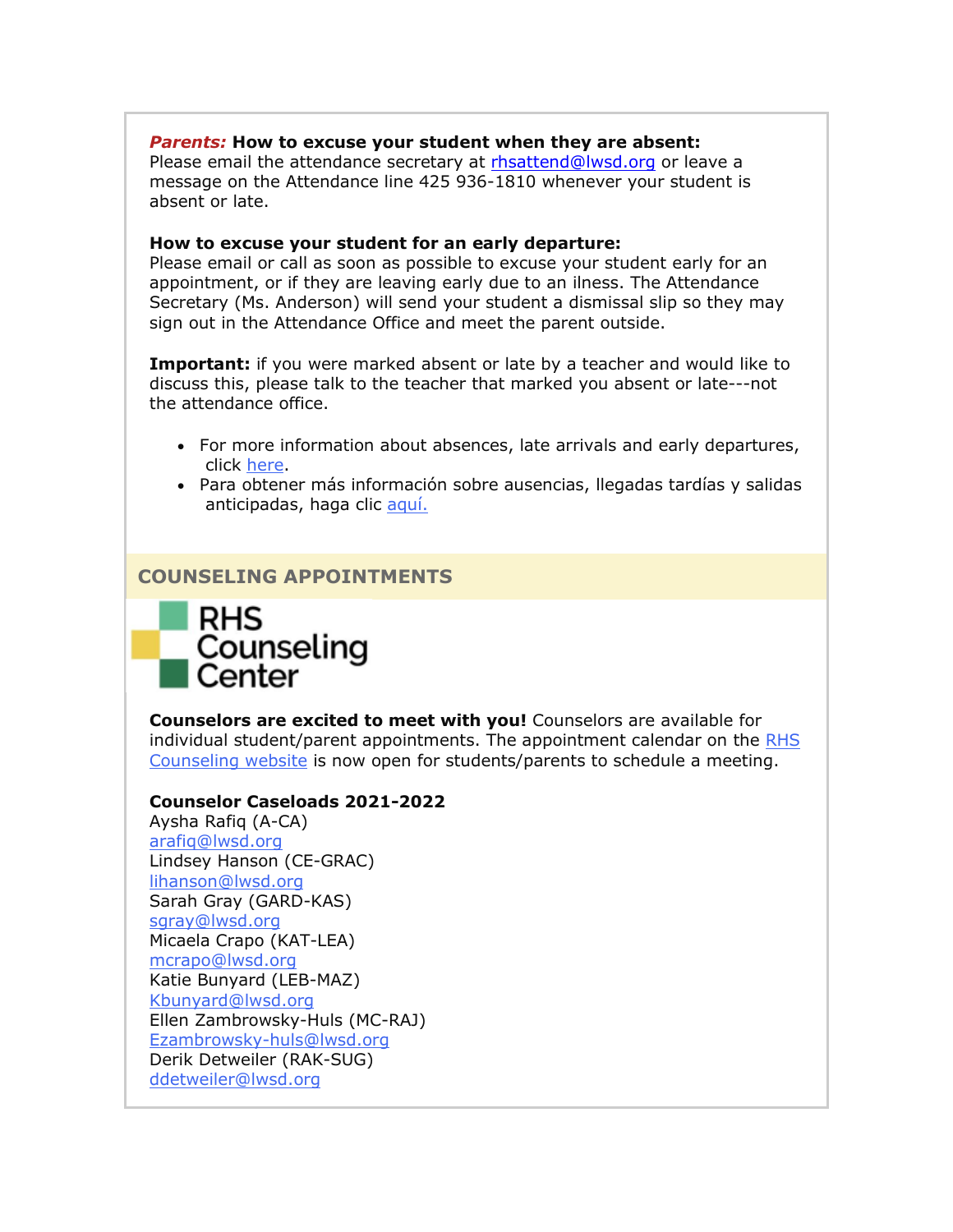Justine Oshiro (SUH-VIL) [joshiro@lwsd.org](mailto:joshiro@lwsd.org) Micaela Crapo (VIM-Z) [mcrapo@lwsd.org](mailto:mcrapo@lwsd.org) Nikole Lalas (High School and Beyond Plan) [nlalas@lwsd.org](mailto:nlalas@lwsd.org)

## **ASVAB at RHS**

*New:* The **Armed Services Vocational Aptitude Battery (ASVAB)** is a multiple-aptitude battery that measures developed abilities and helps predict future academic and occupational success. It is offered to high school and post-secondary students as part of the ASVAB Career Exploration Program at no cost to the student. **An ASVAB score of 31 or higher will fulfill a student's Graduation Pathway requirement**. Date: November 18 in the RHS Library.

More information about the ASVAB can be found [here.](https://nam02.safelinks.protection.outlook.com/?url=http%3A%2F%2Flink.email.dynect.net%2Flink.php%3FDynEngagement%3Dtrue%26H%3DltqmAiFyUus3V9RIZo7G2GvP5ZEKnzR2GJf36yV3Tq87iz%252BFBTeRfYjUciPv0ye18C9AxWwScc8ndQsmQhXaoulUn2EQNqQ8M27S8JFcanEF1kkOGCkOCg%253D%253D%26G%3D0%26R%3Dhttps%253A%252F%252FAHDHGYZTANA.hatchbuck.com%252FTrackLinkClick%253FID2%253D6lhZhdUJxmkzMGgkS65e4Lyn0kyQq6ddaV4ghD9-4LuG3s7aZtwkQm5CKbDG2XH_0%26I%3D20211008220803.0000001aa0f9%2540mail6-61-ussnn1%26X%3DMHwxMjY0OTIyOjIyNTYxNTk3NDc7MXwxMjY0OTIzOjE4MDEwMjY1Mjs%253D%26V%3D3%26S%3DqrrRp_QJhRKd-76wLxldP_wqNUmMMhW9KACueWUfghE&data=04%7C01%7Cmwood%40lwsd.org%7Ca8cf71941d834dd8e98a08d98aa81a44%7C1fd4673fdf9646218638a1d88c4c85d7%7C0%7C0%7C637693276882125310%7CUnknown%7CTWFpbGZsb3d8eyJWIjoiMC4wLjAwMDAiLCJQIjoiV2luMzIiLCJBTiI6Ik1haWwiLCJXVCI6Mn0%3D%7C1000&sdata=g50tUhgZ%2FTgb%2Fs4%2FVZG7S6%2Fuvnkyb34eU0sj7M9%2B9i4%3D&reserved=0) Want to study for the ASVAB? Materials can be found [here.](https://nam02.safelinks.protection.outlook.com/?url=http%3A%2F%2Flink.email.dynect.net%2Flink.php%3FDynEngagement%3Dtrue%26H%3DltqmAiFyUus3V9RIZo7G2GvP5ZEKnzR2GJf36yV3Tq87iz%252BFBTeRfYjUciPv0ye18C9AxWwScc8ndQsmQhXaoulUn2EQNqQ8M27S8JFcanEF1kkOGCkOCg%253D%253D%26G%3D0%26R%3Dhttps%253A%252F%252FAHDHGYZTANA.hatchbuck.com%252FTrackLinkClick%253FID2%253Dg-sHEktc12VOUu59OYkc2s2KilNitifPpYm--Sh01oo99bKcgFYS9mbiYNL2NC9L0%26I%3D20211008220803.0000001aa0f9%2540mail6-61-ussnn1%26X%3DMHwxMjY0OTIyOjIyNTYxNTk3NDc7MXwxMjY0OTIzOjE4MDEwMjY1Mjs%253D%26V%3D3%26S%3DD5vYLX9UGOuZDI0eJzYPh1Cionp5JvnU5nom33XoNUE&data=04%7C01%7Cmwood%40lwsd.org%7Ca8cf71941d834dd8e98a08d98aa81a44%7C1fd4673fdf9646218638a1d88c4c85d7%7C0%7C0%7C637693276882135307%7CUnknown%7CTWFpbGZsb3d8eyJWIjoiMC4wLjAwMDAiLCJQIjoiV2luMzIiLCJBTiI6Ik1haWwiLCJXVCI6Mn0%3D%7C1000&sdata=FUCW%2Bs2XfNpDqgIuKq5EtLqER53XmJiVdgJuWLStcoE%3D&reserved=0)

#### [SIGN UP HERE](https://nam02.safelinks.protection.outlook.com/?url=http%3A%2F%2Flink.email.dynect.net%2Flink.php%3FDynEngagement%3Dtrue%26H%3DltqmAiFyUus3V9RIZo7G2GvP5ZEKnzR2GJf36yV3Tq87iz%252BFBTeRfYjUciPv0ye18C9AxWwScc8ndQsmQhXaoulUn2EQNqQ8M27S8JFcanEF1kkOGCkOCg%253D%253D%26G%3D0%26R%3Dhttps%253A%252F%252FAHDHGYZTANA.hatchbuck.com%252FTrackLinkClick%253FID2%253DYhXAvHh6m9BSZVSywlvhC83qgzpWIXOnOfLwN7eM5lY2ZCqZtKb9ym-Mm2nIuOfg0%26I%3D20211008220803.0000001aa0f9%2540mail6-61-ussnn1%26X%3DMHwxMjY0OTIyOjIyNTYxNTk3NDc7MXwxMjY0OTIzOjE4MDEwMjY1Mjs%253D%26V%3D3%26S%3DPSKVCQgdo6xwVUD5fnqS6iaDzvV05lof3um7whB5PsM&data=04%7C01%7Cmwood%40lwsd.org%7Ca8cf71941d834dd8e98a08d98aa81a44%7C1fd4673fdf9646218638a1d88c4c85d7%7C0%7C0%7C637693276882135307%7CUnknown%7CTWFpbGZsb3d8eyJWIjoiMC4wLjAwMDAiLCJQIjoiV2luMzIiLCJBTiI6Ik1haWwiLCJXVCI6Mn0%3D%7C1000&sdata=5VB9ziUXUQXzYhi%2FR39gjRg0N%2BwqiblY%2BuxBPS7ELqk%3D&reserved=0)



**COLLEGE & CAREER CENTER**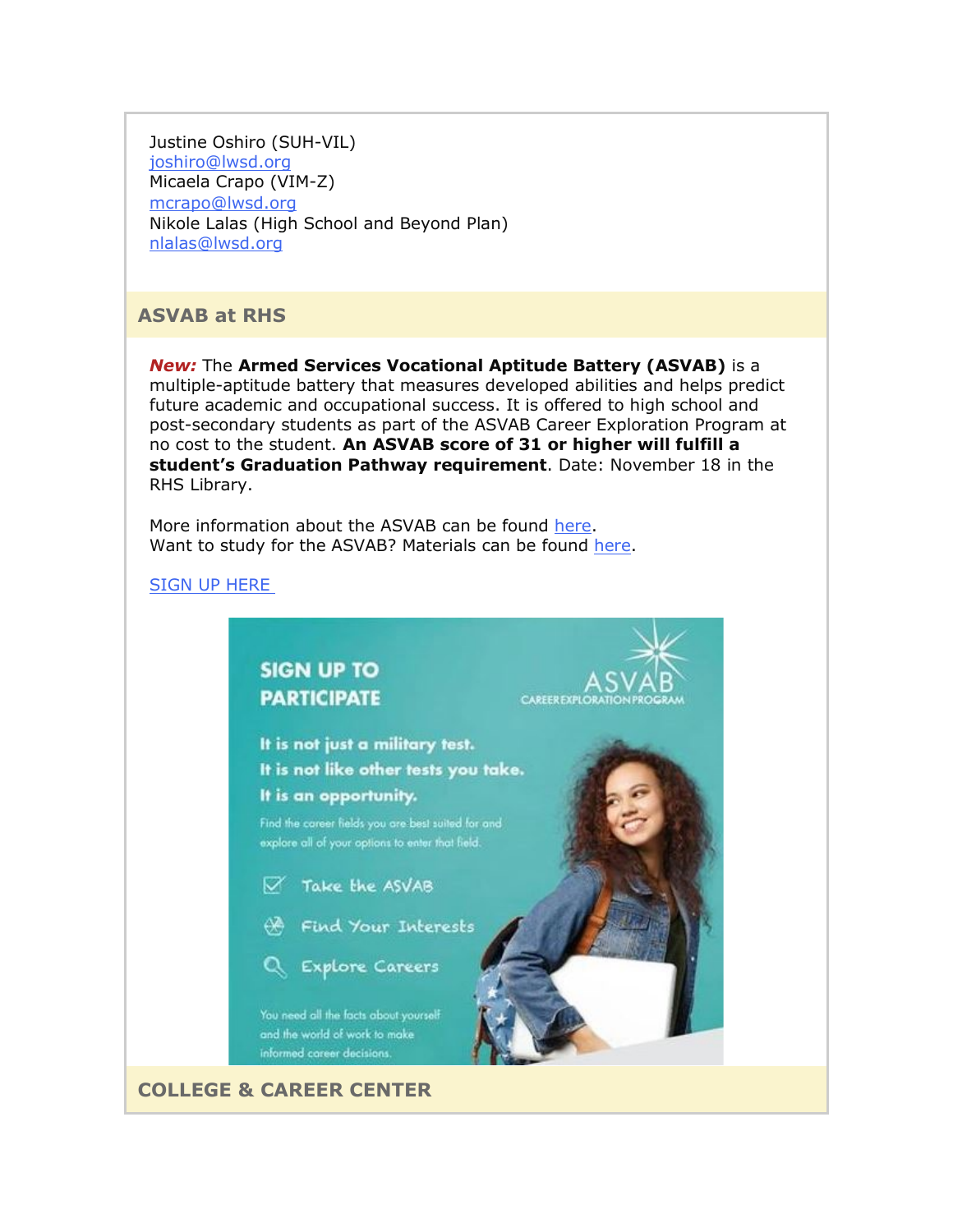

**LIVE WEDNESDAY!** Every Wednesday we have "Live Wednesday"

starting at 1pm. October 13 @ 1pm: ["Live Wednesday"](https://nam02.safelinks.protection.outlook.com/?url=http%3A%2F%2Flink.email.dynect.net%2Flink.php%3FDynEngagement%3Dtrue%26H%3DltqmAiFyUus3V9RIZo7G2GvP5ZEKnzR2GJf36yV3Tq87iz%252BFBTeRfYjUciPv0ye18C9AxWwScc8ndQsmQhXaoulUn2EQNqQ8M27S8JFcanEF1kkOGCkOCg%253D%253D%26G%3D0%26R%3Dhttps%253A%252F%252FAHDHGYZTANA.hatchbuck.com%252FTrackLinkClick%253FID2%253D7W4E06k7yCA4LgAzw0RpqrIVEY_OiTET-vgh7WXz9pB4eTNmxGxcR3qAzIbZKlSx0%26I%3D20211008220803.0000001aa0f9%2540mail6-61-ussnn1%26X%3DMHwxMjY0OTIyOjIyNTYxNTk3NDc7MXwxMjY0OTIzOjE4MDEwMjY1Mjs%253D%26V%3D3%26S%3DRWBG6UbATsdYjPIoMbEr6SYzLBu43zffqUVcYk7pyPs&data=04%7C01%7Cmwood%40lwsd.org%7Ca8cf71941d834dd8e98a08d98aa81a44%7C1fd4673fdf9646218638a1d88c4c85d7%7C0%7C0%7C637693276882145298%7CUnknown%7CTWFpbGZsb3d8eyJWIjoiMC4wLjAwMDAiLCJQIjoiV2luMzIiLCJBTiI6Ik1haWwiLCJXVCI6Mn0%3D%7C1000&sdata=Fglr1Inqea3uK93sGzp%2FMphUkqLtR9zHNe3tFowgsQA%3D&reserved=0) Virtual College Event

*Students!* Looking for information on Colleges and Financial Aid? Want to connect with your Counselor? Searching for a Job or Volunteer opportunities? Want to find out more about Career Pathways? *Check out your RHS–Student Services Teams Site!* **SENIORS**: RHS – [Student Services –](https://nam02.safelinks.protection.outlook.com/?url=http%3A%2F%2Flink.email.dynect.net%2Flink.php%3FDynEngagement%3Dtrue%26H%3DltqmAiFyUus3V9RIZo7G2GvP5ZEKnzR2GJf36yV3Tq87iz%252BFBTeRfYjUciPv0ye18C9AxWwScc8ndQsmQhXaoulUn2EQNqQ8M27S8JFcanEF1kkOGCkOCg%253D%253D%26G%3D0%26R%3Dhttps%253A%252F%252FAHDHGYZTANA.hatchbuck.com%252FTrackLinkClick%253FID2%253DNyRa_FSPY1hSLKZqZLJyvdGWWjKuh9OJ6Q4swrwTvEKObVVQWEyzbaWrfDI5RRbn0%26I%3D20211008220803.0000001aa0f9%2540mail6-61-ussnn1%26X%3DMHwxMjY0OTIyOjIyNTYxNTk3NDc7MXwxMjY0OTIzOjE4MDEwMjY1Mjs%253D%26V%3D3%26S%3Dc-0MB6RddN9PiCrN6lsLsZsb34ToFjrlo1nDA7iwtm4&data=04%7C01%7Cmwood%40lwsd.org%7Ca8cf71941d834dd8e98a08d98aa81a44%7C1fd4673fdf9646218638a1d88c4c85d7%7C0%7C0%7C637693276882145298%7CUnknown%7CTWFpbGZsb3d8eyJWIjoiMC4wLjAwMDAiLCJQIjoiV2luMzIiLCJBTiI6Ik1haWwiLCJXVCI6Mn0%3D%7C1000&sdata=RRUvvhb6zOfC6zCY%2BeXVlPyrav8lX8%2FGE8cse7rEz40%3D&reserved=0) co2022 **JUNIORS**: RHS – [Student Services –](https://nam02.safelinks.protection.outlook.com/?url=http%3A%2F%2Flink.email.dynect.net%2Flink.php%3FDynEngagement%3Dtrue%26H%3DltqmAiFyUus3V9RIZo7G2GvP5ZEKnzR2GJf36yV3Tq87iz%252BFBTeRfYjUciPv0ye18C9AxWwScc8ndQsmQhXaoulUn2EQNqQ8M27S8JFcanEF1kkOGCkOCg%253D%253D%26G%3D0%26R%3Dhttps%253A%252F%252FAHDHGYZTANA.hatchbuck.com%252FTrackLinkClick%253FID2%253DT9t1CoUVWzV4KPkuUSp0O8ksjsXhNKbfPR_2Tc73_RMNF-Zv2XJX1zQFP9srdPBX0%26I%3D20211008220803.0000001aa0f9%2540mail6-61-ussnn1%26X%3DMHwxMjY0OTIyOjIyNTYxNTk3NDc7MXwxMjY0OTIzOjE4MDEwMjY1Mjs%253D%26V%3D3%26S%3D4S1hHmj4B5hE3SbemodRfczExCdevgeeXkB3m5sjwgk&data=04%7C01%7Cmwood%40lwsd.org%7Ca8cf71941d834dd8e98a08d98aa81a44%7C1fd4673fdf9646218638a1d88c4c85d7%7C0%7C0%7C637693276882155295%7CUnknown%7CTWFpbGZsb3d8eyJWIjoiMC4wLjAwMDAiLCJQIjoiV2luMzIiLCJBTiI6Ik1haWwiLCJXVCI6Mn0%3D%7C1000&sdata=HPb10vhSArVHzAF9LArYck2iGtkCTs%2Fj%2BpknTEToT8o%3D&reserved=0) co2023 **SOPHOMORES**: RHS – [Student Services –](https://nam02.safelinks.protection.outlook.com/?url=http%3A%2F%2Flink.email.dynect.net%2Flink.php%3FDynEngagement%3Dtrue%26H%3DltqmAiFyUus3V9RIZo7G2GvP5ZEKnzR2GJf36yV3Tq87iz%252BFBTeRfYjUciPv0ye18C9AxWwScc8ndQsmQhXaoulUn2EQNqQ8M27S8JFcanEF1kkOGCkOCg%253D%253D%26G%3D0%26R%3Dhttps%253A%252F%252FAHDHGYZTANA.hatchbuck.com%252FTrackLinkClick%253FID2%253Dp-SMnZCnREI7nR_GKkApUm3hSKoLWUjI8T9CdrCunR9JhC3DJ2RKaEDZ9BmeuFXe0%26I%3D20211008220803.0000001aa0f9%2540mail6-61-ussnn1%26X%3DMHwxMjY0OTIyOjIyNTYxNTk3NDc7MXwxMjY0OTIzOjE4MDEwMjY1Mjs%253D%26V%3D3%26S%3DrxRfBhvBovY0j0GpkhksCAOULP0iLizEbWMDGI_fraQ&data=04%7C01%7Cmwood%40lwsd.org%7Ca8cf71941d834dd8e98a08d98aa81a44%7C1fd4673fdf9646218638a1d88c4c85d7%7C0%7C0%7C637693276882165288%7CUnknown%7CTWFpbGZsb3d8eyJWIjoiMC4wLjAwMDAiLCJQIjoiV2luMzIiLCJBTiI6Ik1haWwiLCJXVCI6Mn0%3D%7C1000&sdata=1EWLJ13Wvhn8FEcNDF4A51JZAM7IbwNsycK6XFYGbeg%3D&reserved=0) co2024 **FRESHMEN**: RHS – [Student Services –](https://nam02.safelinks.protection.outlook.com/?url=http%3A%2F%2Flink.email.dynect.net%2Flink.php%3FDynEngagement%3Dtrue%26H%3DltqmAiFyUus3V9RIZo7G2GvP5ZEKnzR2GJf36yV3Tq87iz%252BFBTeRfYjUciPv0ye18C9AxWwScc8ndQsmQhXaoulUn2EQNqQ8M27S8JFcanEF1kkOGCkOCg%253D%253D%26G%3D0%26R%3Dhttps%253A%252F%252FAHDHGYZTANA.hatchbuck.com%252FTrackLinkClick%253FID2%253DLZ8f0cpFsVTlyZCKFOv3vo8i4_GJD6s_dNWhGQBpqI4KClYH6U1-fwrCBpwJkaYA0%26I%3D20211008220803.0000001aa0f9%2540mail6-61-ussnn1%26X%3DMHwxMjY0OTIyOjIyNTYxNTk3NDc7MXwxMjY0OTIzOjE4MDEwMjY1Mjs%253D%26V%3D3%26S%3DBlqMNO9n8BEo4P8JYcqUyR1W742o62fQk1ga10EmGoE&data=04%7C01%7Cmwood%40lwsd.org%7Ca8cf71941d834dd8e98a08d98aa81a44%7C1fd4673fdf9646218638a1d88c4c85d7%7C0%7C0%7C637693276882165288%7CUnknown%7CTWFpbGZsb3d8eyJWIjoiMC4wLjAwMDAiLCJQIjoiV2luMzIiLCJBTiI6Ik1haWwiLCJXVCI6Mn0%3D%7C1000&sdata=YMM9VkF%2Bk4u3MRQ2VeVZtA8ilyb51jcZZdUB%2BqHX5zw%3D&reserved=0) co2025 Updated daily with fresh information and resources for you!

#### *Seniors:* **Are you planning to attend WSU in the Fall?**

The RHS Scholarship Committee can nominate two RHS Seniors for the *Regents Scholar Program.* All eligible nominees will receive a four-year Regents Program scholarship and have the opportunity to compete for a Distinguished Regents Scholar Award. If you would like to be considered for this opportunity, [please read the information here!](https://nam02.safelinks.protection.outlook.com/?url=http%3A%2F%2Flink.email.dynect.net%2Flink.php%3FDynEngagement%3Dtrue%26H%3DltqmAiFyUus3V9RIZo7G2GvP5ZEKnzR2GJf36yV3Tq87iz%252BFBTeRfYjUciPv0ye18C9AxWwScc8ndQsmQhXaoulUn2EQNqQ8M27S8JFcanEF1kkOGCkOCg%253D%253D%26G%3D0%26R%3Dhttps%253A%252F%252FAHDHGYZTANA.hatchbuck.com%252FTrackLinkClick%253FID2%253DPTOrqbVEDTXd4FQ6gaotz76hUJTdDvUelADJ3abgjX6TH25WMsS0a0nxQ1Vc5M3b0%26I%3D20211008220803.0000001aa0f9%2540mail6-61-ussnn1%26X%3DMHwxMjY0OTIyOjIyNTYxNTk3NDc7MXwxMjY0OTIzOjE4MDEwMjY1Mjs%253D%26V%3D3%26S%3D40UAW4HfydtnSrZlVzC_svXa39IeN-moKtSTx1wReKo&data=04%7C01%7Cmwood%40lwsd.org%7Ca8cf71941d834dd8e98a08d98aa81a44%7C1fd4673fdf9646218638a1d88c4c85d7%7C0%7C0%7C637693276882175279%7CUnknown%7CTWFpbGZsb3d8eyJWIjoiMC4wLjAwMDAiLCJQIjoiV2luMzIiLCJBTiI6Ik1haWwiLCJXVCI6Mn0%3D%7C1000&sdata=oUWJPioU7EYgQzEAm0Wi2amj8A271Uafm%2B8bR4g2JBQ%3D&reserved=0) DUE October 12th.



**RHS QUICK LINKS**

## **Did you miss something important?**

Previous newsletters are on the [RHS website.](https://nam02.safelinks.protection.outlook.com/?url=http%3A%2F%2Flink.email.dynect.net%2Flink.php%3FDynEngagement%3Dtrue%26H%3DltqmAiFyUus3V9RIZo7G2GvP5ZEKnzR2GJf36yV3Tq87iz%252BFBTeRfYjUciPv0ye18C9AxWwScc8ndQsmQhXaoulUn2EQNqQ8M27S8JFcanEF1kkOGCkOCg%253D%253D%26G%3D0%26R%3Dhttps%253A%252F%252FAHDHGYZTANA.hatchbuck.com%252FTrackLinkClick%253FID2%253D-rE2xHoG5iXqrOita7_O-jbMO0tP2NPeHyYPtGghPsRDce81glIYJh3j_aRuuTwR0%26I%3D20211008220803.0000001aa0f9%2540mail6-61-ussnn1%26X%3DMHwxMjY0OTIyOjIyNTYxNTk3NDc7MXwxMjY0OTIzOjE4MDEwMjY1Mjs%253D%26V%3D3%26S%3DczX7ZtbkFxkVN4HBf2_f2pJbIRZlhZL5qCYPvUJpb9g&data=04%7C01%7Cmwood%40lwsd.org%7Ca8cf71941d834dd8e98a08d98aa81a44%7C1fd4673fdf9646218638a1d88c4c85d7%7C0%7C0%7C637693276882175279%7CUnknown%7CTWFpbGZsb3d8eyJWIjoiMC4wLjAwMDAiLCJQIjoiV2luMzIiLCJBTiI6Ik1haWwiLCJXVCI6Mn0%3D%7C1000&sdata=sGVpv%2BqzEVjReAfeh5gAdd5Zl5cljd2%2BiqGrObybOwk%3D&reserved=0)

#### **Useful links for RHS students and parents:**

[RHS website](https://nam02.safelinks.protection.outlook.com/?url=http%3A%2F%2Flink.email.dynect.net%2Flink.php%3FDynEngagement%3Dtrue%26H%3DltqmAiFyUus3V9RIZo7G2GvP5ZEKnzR2GJf36yV3Tq87iz%252BFBTeRfYjUciPv0ye18C9AxWwScc8ndQsmQhXaoulUn2EQNqQ8M27S8JFcanEF1kkOGCkOCg%253D%253D%26G%3D0%26R%3Dhttps%253A%252F%252FAHDHGYZTANA.hatchbuck.com%252FTrackLinkClick%253FID2%253D-rE2xHoG5iXqrOita7_O-jbMO0tP2NPeHyYPtGghPsRDce81glIYJh3j_aRuuTwR0%26I%3D20211008220803.0000001aa0f9%2540mail6-61-ussnn1%26X%3DMHwxMjY0OTIyOjIyNTYxNTk3NDc7MXwxMjY0OTIzOjE4MDEwMjY1Mjs%253D%26V%3D3%26S%3DczX7ZtbkFxkVN4HBf2_f2pJbIRZlhZL5qCYPvUJpb9g&data=04%7C01%7Cmwood%40lwsd.org%7Ca8cf71941d834dd8e98a08d98aa81a44%7C1fd4673fdf9646218638a1d88c4c85d7%7C0%7C0%7C637693276882185274%7CUnknown%7CTWFpbGZsb3d8eyJWIjoiMC4wLjAwMDAiLCJQIjoiV2luMzIiLCJBTiI6Ik1haWwiLCJXVCI6Mn0%3D%7C1000&sdata=RoO%2F4djxX6gzShK9pyTsNRhq1%2F2JkZRIn1jQLrQJgDw%3D&reserved=0) [RHS Athletics Final Forms](https://nam02.safelinks.protection.outlook.com/?url=http%3A%2F%2Flink.email.dynect.net%2Flink.php%3FDynEngagement%3Dtrue%26H%3DltqmAiFyUus3V9RIZo7G2GvP5ZEKnzR2GJf36yV3Tq87iz%252BFBTeRfYjUciPv0ye18C9AxWwScc8ndQsmQhXaoulUn2EQNqQ8M27S8JFcanEF1kkOGCkOCg%253D%253D%26G%3D0%26R%3Dhttps%253A%252F%252FAHDHGYZTANA.hatchbuck.com%252FTrackLinkClick%253FID2%253DBMwH4cZp_h-aKa1bsyz0_HWyhb3o1BgHTMz-QJ6r-_uQe18nrb7u06XNgxnZl9540%26I%3D20211008220803.0000001aa0f9%2540mail6-61-ussnn1%26X%3DMHwxMjY0OTIyOjIyNTYxNTk3NDc7MXwxMjY0OTIzOjE4MDEwMjY1Mjs%253D%26V%3D3%26S%3DjlX-gBdncmFW2WRDWUX05eIpWh0O-8PbOY9HV03IJ_s&data=04%7C01%7Cmwood%40lwsd.org%7Ca8cf71941d834dd8e98a08d98aa81a44%7C1fd4673fdf9646218638a1d88c4c85d7%7C0%7C0%7C637693276882195272%7CUnknown%7CTWFpbGZsb3d8eyJWIjoiMC4wLjAwMDAiLCJQIjoiV2luMzIiLCJBTiI6Ik1haWwiLCJXVCI6Mn0%3D%7C1000&sdata=3dX4IF8u2g6tuGKTFH1NYaVZv6%2FfbbqindGNoDi6Pao%3D&reserved=0) [RHS College & Career Center](https://nam02.safelinks.protection.outlook.com/?url=http%3A%2F%2Flink.email.dynect.net%2Flink.php%3FDynEngagement%3Dtrue%26H%3DltqmAiFyUus3V9RIZo7G2GvP5ZEKnzR2GJf36yV3Tq87iz%252BFBTeRfYjUciPv0ye18C9AxWwScc8ndQsmQhXaoulUn2EQNqQ8M27S8JFcanEF1kkOGCkOCg%253D%253D%26G%3D0%26R%3Dhttps%253A%252F%252FAHDHGYZTANA.hatchbuck.com%252FTrackLinkClick%253FID2%253DFHScn6FgoqWu3i6Zy4FPxti_ax8Vk89XQJbN-N_M_ERWuMzgTFNVtl3tNkw_9NUA0%26I%3D20211008220803.0000001aa0f9%2540mail6-61-ussnn1%26X%3DMHwxMjY0OTIyOjIyNTYxNTk3NDc7MXwxMjY0OTIzOjE4MDEwMjY1Mjs%253D%26V%3D3%26S%3D6dB2hFUgPxgTrMslGNYa5fieKMdao1lGbAYmUtLawKw&data=04%7C01%7Cmwood%40lwsd.org%7Ca8cf71941d834dd8e98a08d98aa81a44%7C1fd4673fdf9646218638a1d88c4c85d7%7C0%7C0%7C637693276882195272%7CUnknown%7CTWFpbGZsb3d8eyJWIjoiMC4wLjAwMDAiLCJQIjoiV2luMzIiLCJBTiI6Ik1haWwiLCJXVCI6Mn0%3D%7C1000&sdata=Gbe%2B%2BEz%2BshaTFVSajx4VPdj9zTQL8v7U4HhEo8Kn6L8%3D&reserved=0) [RHS Library-](https://nam02.safelinks.protection.outlook.com/?url=http%3A%2F%2Flink.email.dynect.net%2Flink.php%3FDynEngagement%3Dtrue%26H%3DltqmAiFyUus3V9RIZo7G2GvP5ZEKnzR2GJf36yV3Tq87iz%252BFBTeRfYjUciPv0ye18C9AxWwScc8ndQsmQhXaoulUn2EQNqQ8M27S8JFcanEF1kkOGCkOCg%253D%253D%26G%3D0%26R%3Dhttps%253A%252F%252FAHDHGYZTANA.hatchbuck.com%252FTrackLinkClick%253FID2%253DI1DOwJJxnHFCYhu_ZrxUXgzNQn8avIGTvsHvQjKIyCP3toECCw11ZQHYTUBMq4_i0%26I%3D20211008220803.0000001aa0f9%2540mail6-61-ussnn1%26X%3DMHwxMjY0OTIyOjIyNTYxNTk3NDc7MXwxMjY0OTIzOjE4MDEwMjY1Mjs%253D%26V%3D3%26S%3DWeFvzjbTgibAwxdpdA-xoZfgPMzi1cEq3PhhMEj28lA&data=04%7C01%7Cmwood%40lwsd.org%7Ca8cf71941d834dd8e98a08d98aa81a44%7C1fd4673fdf9646218638a1d88c4c85d7%7C0%7C0%7C637693276882205262%7CUnknown%7CTWFpbGZsb3d8eyJWIjoiMC4wLjAwMDAiLCJQIjoiV2luMzIiLCJBTiI6Ik1haWwiLCJXVCI6Mn0%3D%7C1000&sdata=ClGprQ%2FuGmD7csrswmQj6uMpfnv8nVEp6iWRPJClwXg%3D&reserved=0) Parent Page (for parent tech help, library services, etc) [RHS Clubs](https://nam02.safelinks.protection.outlook.com/?url=http%3A%2F%2Flink.email.dynect.net%2Flink.php%3FDynEngagement%3Dtrue%26H%3DltqmAiFyUus3V9RIZo7G2GvP5ZEKnzR2GJf36yV3Tq87iz%252BFBTeRfYjUciPv0ye18C9AxWwScc8ndQsmQhXaoulUn2EQNqQ8M27S8JFcanEF1kkOGCkOCg%253D%253D%26G%3D0%26R%3Dhttps%253A%252F%252FAHDHGYZTANA.hatchbuck.com%252FTrackLinkClick%253FID2%253DwUxgghOVRg0wKEsjUF7VIXPLUwN5_1vAsPJX3A5Du-Mm0JGpX-9B5liuy-gBi4p60%26I%3D20211008220803.0000001aa0f9%2540mail6-61-ussnn1%26X%3DMHwxMjY0OTIyOjIyNTYxNTk3NDc7MXwxMjY0OTIzOjE4MDEwMjY1Mjs%253D%26V%3D3%26S%3DQNgqAmCPn8_iUz5YipjMAb-UnEQHb5tXX9dflQSQYpo&data=04%7C01%7Cmwood%40lwsd.org%7Ca8cf71941d834dd8e98a08d98aa81a44%7C1fd4673fdf9646218638a1d88c4c85d7%7C0%7C0%7C637693276882215257%7CUnknown%7CTWFpbGZsb3d8eyJWIjoiMC4wLjAwMDAiLCJQIjoiV2luMzIiLCJBTiI6Ik1haWwiLCJXVCI6Mn0%3D%7C1000&sdata=IURN1C7a%2Bqh7iZxoxNlId901is5fnftyaImlg7jxMaQ%3D&reserved=0) [LWSD website](https://nam02.safelinks.protection.outlook.com/?url=http%3A%2F%2Flink.email.dynect.net%2Flink.php%3FDynEngagement%3Dtrue%26H%3DltqmAiFyUus3V9RIZo7G2GvP5ZEKnzR2GJf36yV3Tq87iz%252BFBTeRfYjUciPv0ye18C9AxWwScc8ndQsmQhXaoulUn2EQNqQ8M27S8JFcanEF1kkOGCkOCg%253D%253D%26G%3D0%26R%3Dhttps%253A%252F%252FAHDHGYZTANA.hatchbuck.com%252FTrackLinkClick%253FID2%253DKGgl05zDbcH3I8biDZxEQIXopO4-bWKXSf5bqK41dXqeQAXKLA0sYbNkqp2T4wTe0%26I%3D20211008220803.0000001aa0f9%2540mail6-61-ussnn1%26X%3DMHwxMjY0OTIyOjIyNTYxNTk3NDc7MXwxMjY0OTIzOjE4MDEwMjY1Mjs%253D%26V%3D3%26S%3D64cwRKF_uH2fvj22S8kZA0XWhhjvztnnrmWbbzSDy2A&data=04%7C01%7Cmwood%40lwsd.org%7Ca8cf71941d834dd8e98a08d98aa81a44%7C1fd4673fdf9646218638a1d88c4c85d7%7C0%7C0%7C637693276882215257%7CUnknown%7CTWFpbGZsb3d8eyJWIjoiMC4wLjAwMDAiLCJQIjoiV2luMzIiLCJBTiI6Ik1haWwiLCJXVCI6Mn0%3D%7C1000&sdata=nHLq%2BqR02Uao10tV6JdtJA2u%2B0jQTM5LHS6%2BJ2wwVxA%3D&reserved=0)